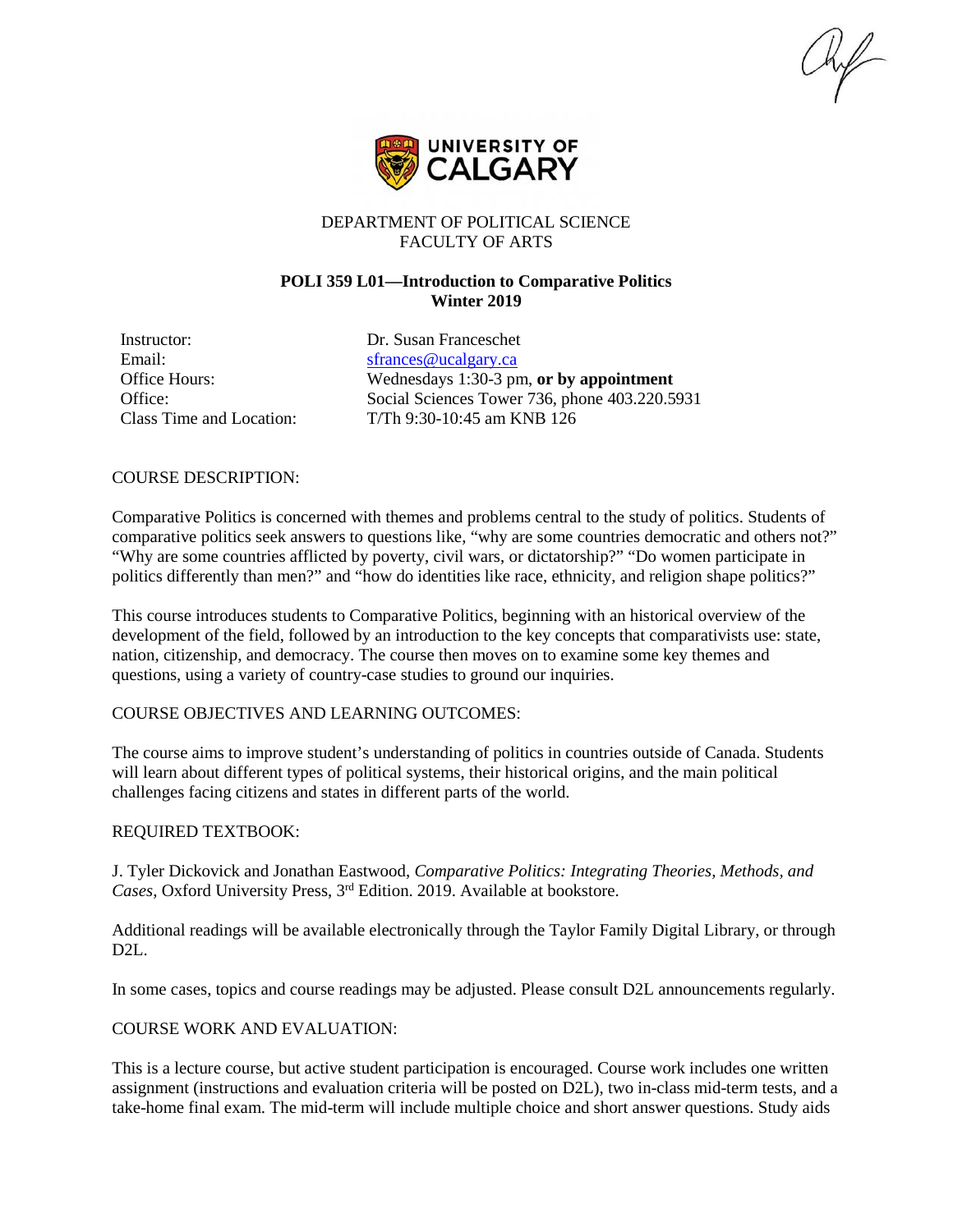are not permitted. The final take-home exam (essay format) will be distributed on the last day of class (April  $11^{th}$ ) and must be submitted (on D2L) by noon on **Wednesday April 17<sup>th</sup>.** 

Please note that written work (including tests and exams) is evaluated according to content and style. In other words, clarity, precision, grammar, and proper spelling all help to determine your grade.

Grades for the course will be distributed as follows:

| Written Assignment (DUE April 2 <sup>nd</sup> ) |                       |      |       |                      | 30%       |      |        |
|-------------------------------------------------|-----------------------|------|-------|----------------------|-----------|------|--------|
| Mid-term Test I (February $7th$ )               |                       |      |       |                      | 15%       |      |        |
| Mid-term Test II (March 19th)                   |                       |      |       |                      | 20%       |      |        |
| Final take home exam (DUE April 17th)           |                       |      |       |                      | 35%       |      |        |
| Total                                           |                       |      |       | 100                  |           |      |        |
|                                                 | <b>GRADING SCALE:</b> |      |       |                      |           |      |        |
| $A+$                                            | 95-100                | $B+$ | 77-79 | $C+$                 | 67-69     | $D+$ | 57-59  |
| A                                               | 88-94                 | B    | 73-76 | C                    | 63-66     | D    | 50-56  |
| $A-$                                            | 80-87                 | В-   | 70-72 | $\mathsf{C}\text{-}$ | $60 - 62$ | F    | $0-49$ |

# LATE PENALTIES

Students must submit written assignments electronically through D2L. Late assignments will be subject to a penalty of 3% per day. Assignments submitted after **April 11th** will **not** be graded.

## LECTURE TOPICS AND READINGS

\*Please note that a precise schedule for lecture topics and assigned reading will be posted on D2L by the first day of class. *Topics are subject to change*.

| I                                                                        | Introduction: What is comparative politics?                                                                                                                 |  |  |  |
|--------------------------------------------------------------------------|-------------------------------------------------------------------------------------------------------------------------------------------------------------|--|--|--|
| $\mathbf{I}$                                                             | How to do comparative politics? Concepts, evidence, cases, and the comparative method.                                                                      |  |  |  |
|                                                                          | CONCEPTUAL FOUNDATIONS OF COMPARATIVE POLITICS                                                                                                              |  |  |  |
| III                                                                      | Knowing the Basic Concepts (Part 1): What are the historical origins of states and<br>nations? What's the difference between states and government?         |  |  |  |
| IV                                                                       | Knowing the Basic Concepts (Part 2): What are Regimes? What makes a democracy<br>different from a dictatorship? What are the varieties of authoritarianism? |  |  |  |
| COMPARING POLITICAL SYSTEMS: UNITED STATES, BRITAIN, FRANCE, AND GERMANY |                                                                                                                                                             |  |  |  |
|                                                                          |                                                                                                                                                             |  |  |  |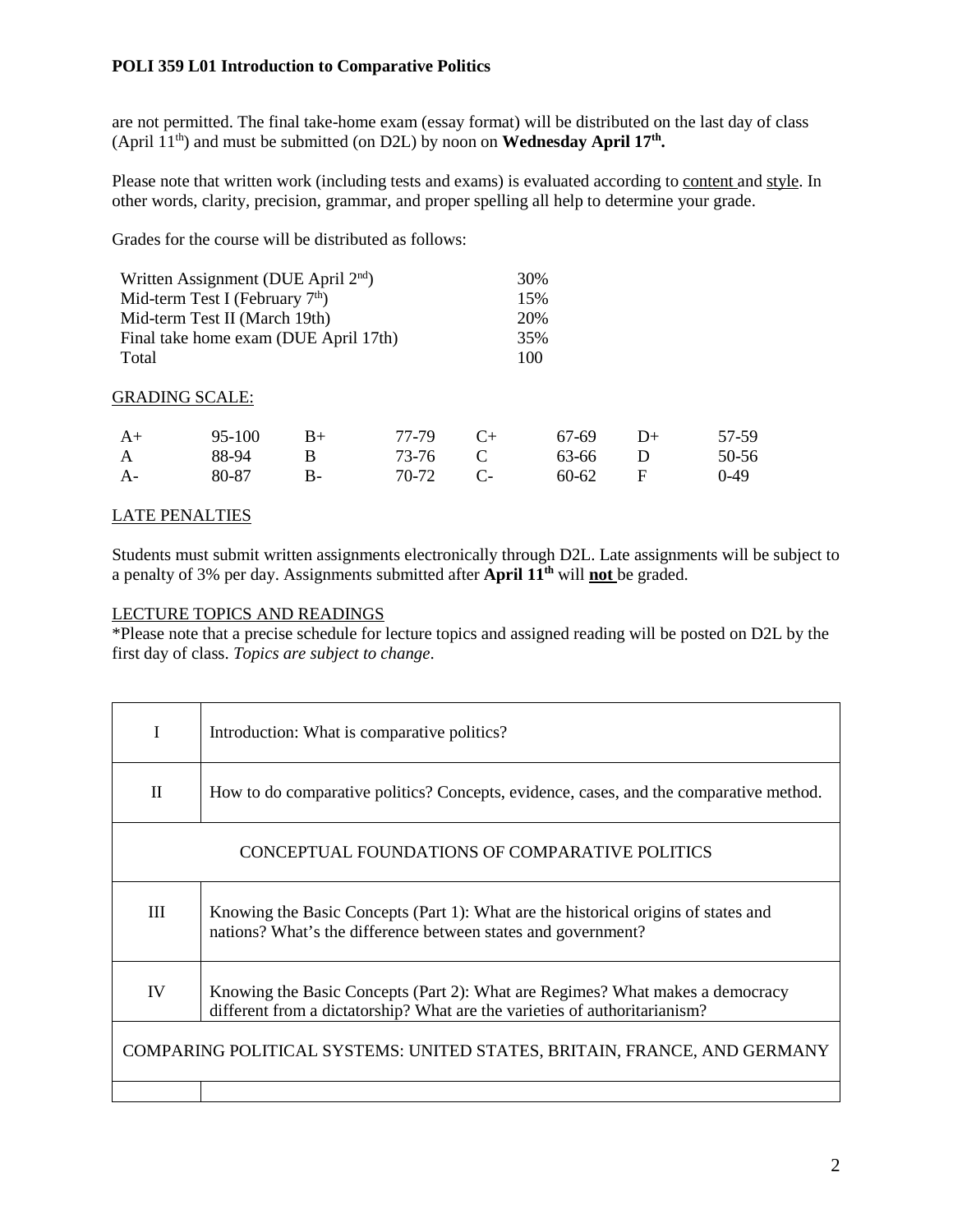| V                                     | The Basics of Political Institutions: Constitutions, elections, and representation           |  |  |  |  |
|---------------------------------------|----------------------------------------------------------------------------------------------|--|--|--|--|
| VII                                   | Why Are Fewer Women Than Men Elected? Does it Matter? Gender and political<br>representation |  |  |  |  |
| VII                                   | Politics and Political Institutions in the United States                                     |  |  |  |  |
| VIII                                  | Politics and Political Institutions in the United Kingdom                                    |  |  |  |  |
| IX                                    | Politics and Political Institutions in Germany                                               |  |  |  |  |
| THE POLITICS OF COLLECTIVE IDENTITIES |                                                                                              |  |  |  |  |
| X                                     | Why Race, Ethnicity, and Religion Matter in Comparative Politics                             |  |  |  |  |
| XI                                    | Race and Politics in the United States                                                       |  |  |  |  |
| XII                                   | Religion and Politics in Iran                                                                |  |  |  |  |

# **IMPORTANT POLICIES AND INFORMATION**

Supporting Documentation and the Use of a Statutory Declaration

As stated in the University Calendar:

Students may be asked to provide supporting documentation for an exemption/special request. This may include, but is not limited to, a prolonged absence from a course where participation is required, a missed course assessment, a deferred examination, or an appeal. Students are encouraged to submit documentation that will support their situation. Supporting documentation may be dependent on the reason noted in their personal statement/explanation provided to explain their situation. This could be medical certificate/documentation, references, police reports, invitation letter, third party letter of support or a statutory declaration etc. The decision to provide supporting documentation that best suits the situation is at the discretion of the student. Students cannot be required to provide specific supporting documentation, such as a medical note.

Students can make a Statutory Declaration as their supporting documentation (available at [ucalgary.ca/registrar\)](http://www.ucalgary.ca/registrar). This requires students to make a declaration in the presence of a Commissioner for Oaths. It demonstrates the importance of honest and accurate information provided and is a legally binding declaration. Several registered Commissioners for Oaths are available to students at no charge, on campus. For a list of locations to access a Commissioners for Oaths, visit [ucalgary.ca/registrar\)](http://www.ucalgary.ca/registrar).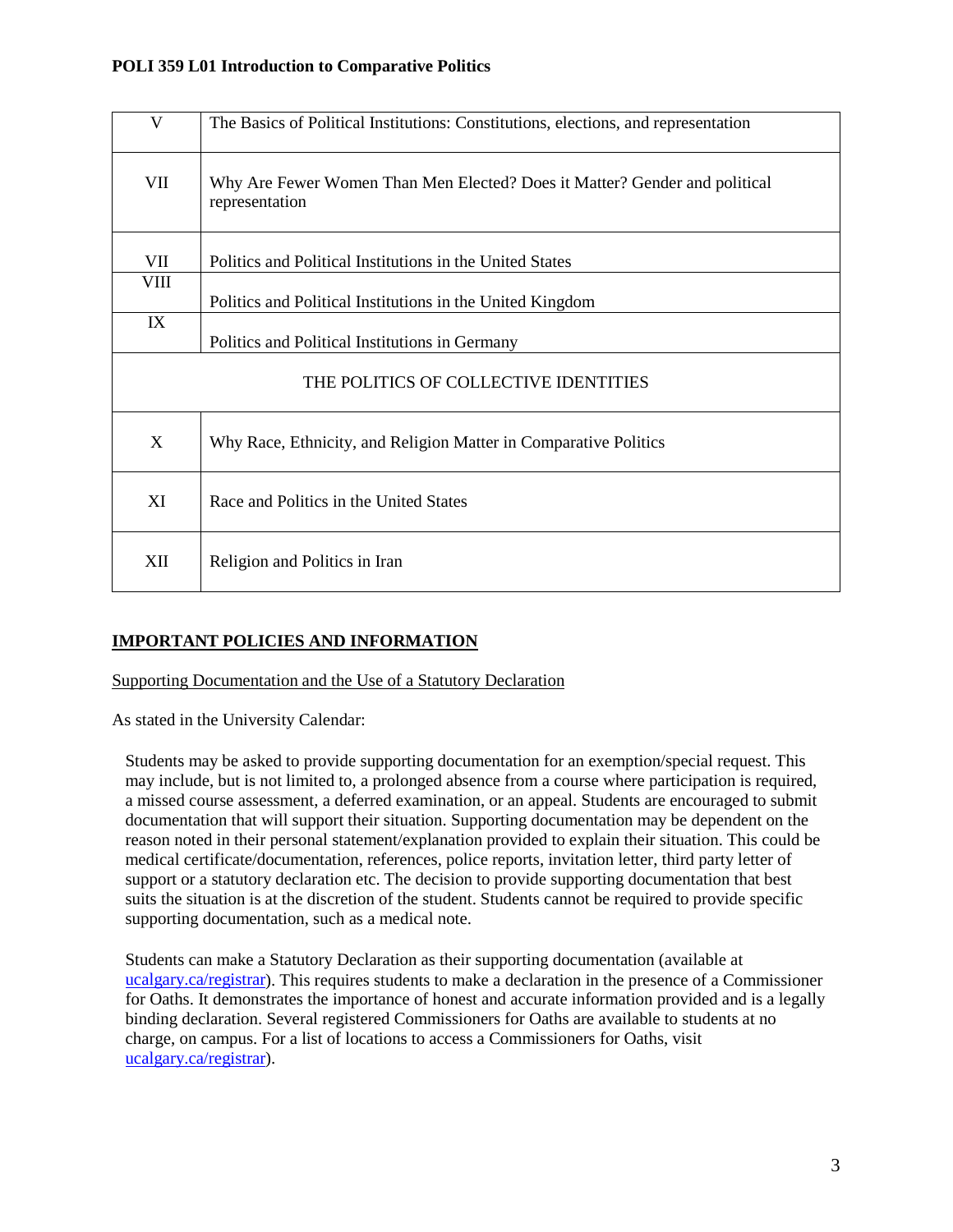Falsification of any supporting documentation will be taken very seriously and may result in disciplinary action through the Academic Discipline regulations or the Student Non-Academic Misconduct policy.

This statement is accessible at:<https://www.ucalgary.ca/pubs/calendar/current/n-1.html>

*Please note that while the form of supporting documentation provided is at the discretion of the student, the instructor has the discretion not to accept the supporting documentation if it does not corroborate the reason(s) given for the exemption/special request.*

## Absence From a Mid-term Examination:

Students who are absent from a scheduled term test or quiz for legitimate reasons are responsible for contacting the instructor via email within 48 hours of the missed test to discuss alternative arrangements. A copy of this email may be requested as proof of the attempt to contact the instructor. Any student who fails to do so forfeits the right to a makeup test.

## Deferral of a Final Examination:

Deferral of a final examination can be granted for reasons of illness, domestic affliction, and unforeseen circumstances, as well as to those with three (3) final exams scheduled within a 24-hour period. Deferred final exams will not be granted to those who sit the exam, who have made travel arrangements that conflict with their exam, or who have misread the examination timetable. The decision to allow a deferred final exam rests not with the instructor but with Enrolment Services. Instructors should, however, be notified if you will be absent during the examination. The Application for Deferred Final Exam, deadlines, requirements and submission instructions can be found on the Enrolment Services website at [https://www.ucalgary.ca/registrar/exams/deferred-exams.](https://www.ucalgary.ca/registrar/exams/deferred-exams)

#### Appeals:

If a student has a concern about the course or a grade they have been assigned, they must first discuss their concerns with the instructor. If this does not resolve the matter, the student then proceed with an academic appeal. The first step in an academic appeal is to set up a meeting with the Department Head. Appeals must be requested within 15 days of receipt of the graded assignment.

# Student Accommodations:

Students seeking an accommodation based on disability or medical concerns should contact Student Accessibility Services; SAS will process the request and issue letters of accommodation to instructors. For additional information on support services and accommodations for students with disabilities, visit [www.ucalgary.ca/access/.](http://www.ucalgary.ca/access/)

Students who require an accommodation in relation to their coursework based on a protected ground other than disability should communicate this need in writing to their Instructor.

The full policy on Student Accommodations is available at [http://www.ucalgary.ca/policies/files/policies/student-accommodation-policy.pdf.](http://www.ucalgary.ca/policies/files/policies/student-accommodation-policy.pdf)

#### University Regulations:

Students are responsible for familiarizing themselves with the University policies found in the Academic Regulations sections of the Calendar a[t www.ucalgary.ca/pubs/calendar/current/academic-regs.html.](http://www.ucalgary.ca/pubs/calendar/current/academic-regs.html)